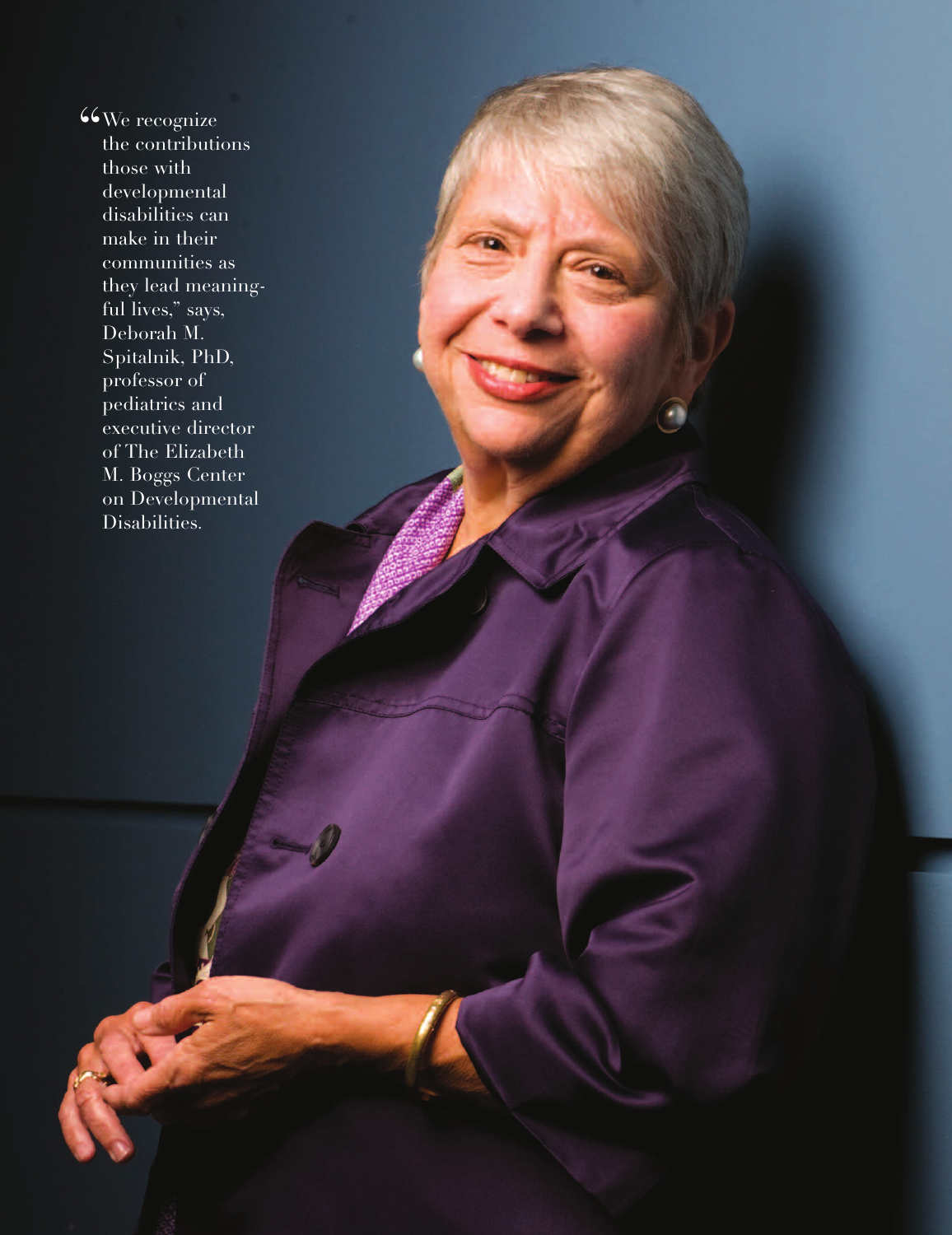The Elizabeth M. Boggs Center on Developmental Disabilities changes lives

# Turning Disabilities into Possibilities

he day that Jonathan David Boggs was born in 1945, no one could have predicted he would become the catalyst that would inspire the launch of one of the most respected and recognized centers on developmental disabilities in the nation. Or that he would change the lives of thousands of people like him. David, as the family called him, was born with an umbilical-cord infection that resulted in mental retardation and cerebral palsy. His mother, Elizabeth M. Boggs, who until his birth was on the road to a career in mathematics and chemistry, shifted her focus to advocacy for the developmentally disabled. By Lynda Rudolph<br>
Photos by John Emerson<br>
he day that Jonathan David Boggs<br>
eellence in Developmental L<br>
was born in 1945, no one could<br>
have predicted he would become<br>
to her, and to fulfilling her vis<br>
the catalyst that

Her influence as a policy maker and scholar became legendary and inspired the legislation that created a network of centers nationwide. Her involvement and contributions both locally and nationally challenged the conventional roles that those with developmental disabilities played in their communities. The Elizabeth M. Boggs Center on Developmental Disabilities, New Jersey's federally designated University Center for ExBy Lynda Rudolph

cellence in Developmental Disabilities Education, Research, and Service, is aptly dedicated to her, and to fulfilling her vision of progressive social policy that supports individuals with developmental disabilities and their families.

Carrying on the mission of its namesake, who died in 1996 (followed by David four years later), The Boggs Center provides educational programs, technical assistance, consultation, and research to inspire others to value and promote the well-being of individuals with developmental disabilities. According to Deborah M. Spitalnik, PhD, professor of pediatrics and executive director of The Boggs Center, "We affect the community in two interlocking ways. We help enunciate a vision of full lives for people with developmental disabilities and their families, and we enhance the skills and capacities of practitioners, communities, and service systems to realize that vision. We recognize the contributions those with developmental disabilities can make in their communities as they lead meaningful lives."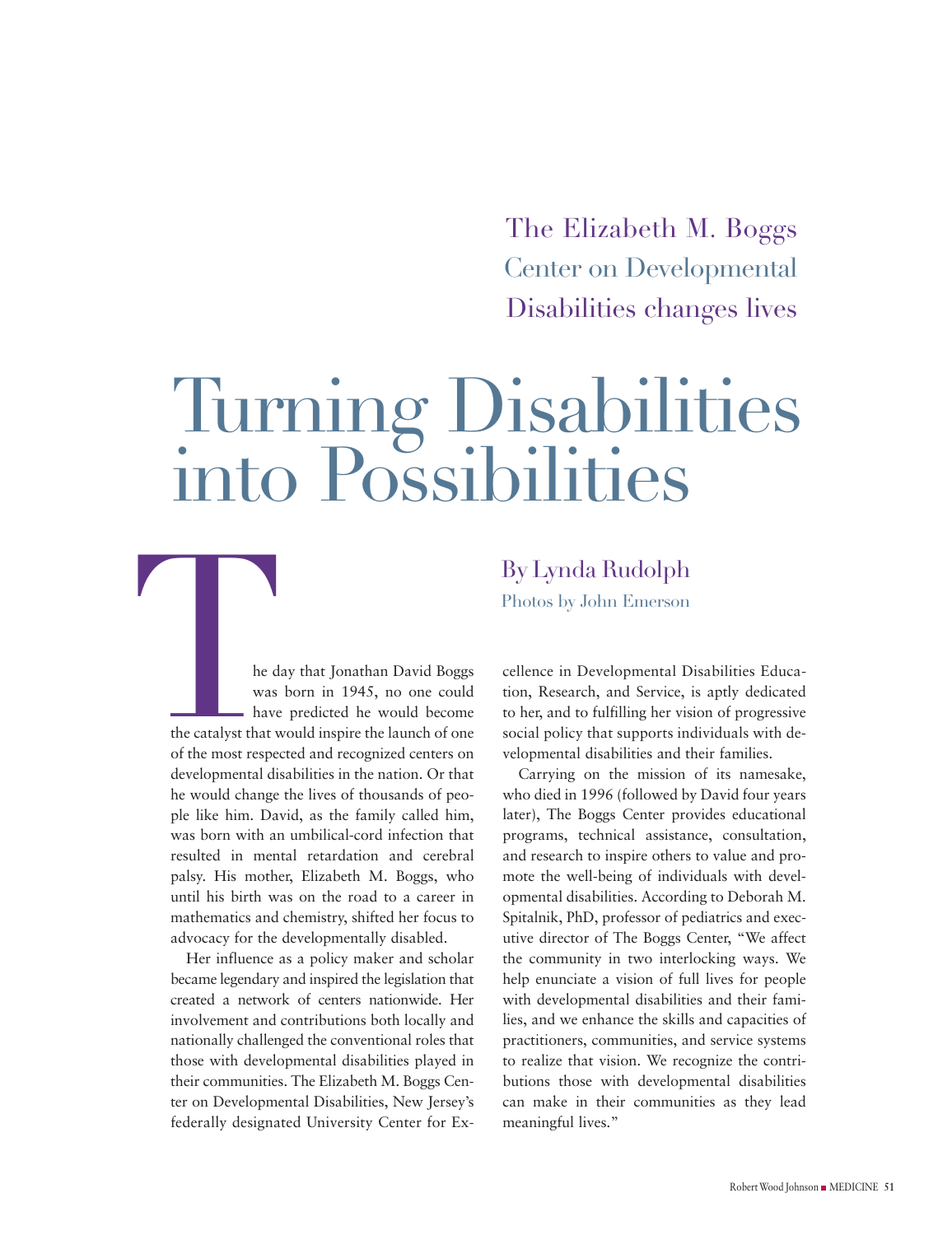

## Understanding the Diagnosis and Trends

evelopmental disabilities are severe and chronic dis-<br>abilities that originate in childhood, produce significant functional limitations, and extend throughout<br>the life span of the individual Conditions such as Down synabilities that originate in childhood, produce significant functional limitations, and extend throughout the life span of the individual. Conditions such as Down syndrome, Fragile X syndrome, cerebral palsy, and autism; metabolic disorders such as phenylketonuria (PKU); and degenerative disorders such as Rett syndrome are all classified as developmental disabilities. It is estimated that about 17 percent of all children have a disability or chronic health condition, and 2 percent have a serious developmental disability such as an intellectual disability/mental retardation, cerebral palsy, or autism. In the early part of the 20th century, those with developmental disabilities were feared and misunderstood, and institutionalization was a standard practice. But by the end of the century, attitudes had changed. Education and integration into the community emerged as trends that resulted in great successes.

Much of the education about developmental disabilities in New Jersey emanates from The Boggs Center. According to Michael Knox, PhD, assistant professor of pediatrics, and the center's deputy director, "People here are well grounded academically and have an impressive breadth and depth of expertise, but there is no ivory-tower mentality. We take our role seriously as a bridge between university thought and the community." One of The Boggs Center's hallmark community education offerings is an eight-part annual Developmental Disabilities Lecture Series, featuring nationally known experts, offered in central and southern New Jersey. Established in 1984, and funded in part by the New Jersey Department of Human Services' Division of Developmental Disabilities, the program has since gained a reputation for being the forum for forerunners in thought and practice innovations, and it attracts people from great distances.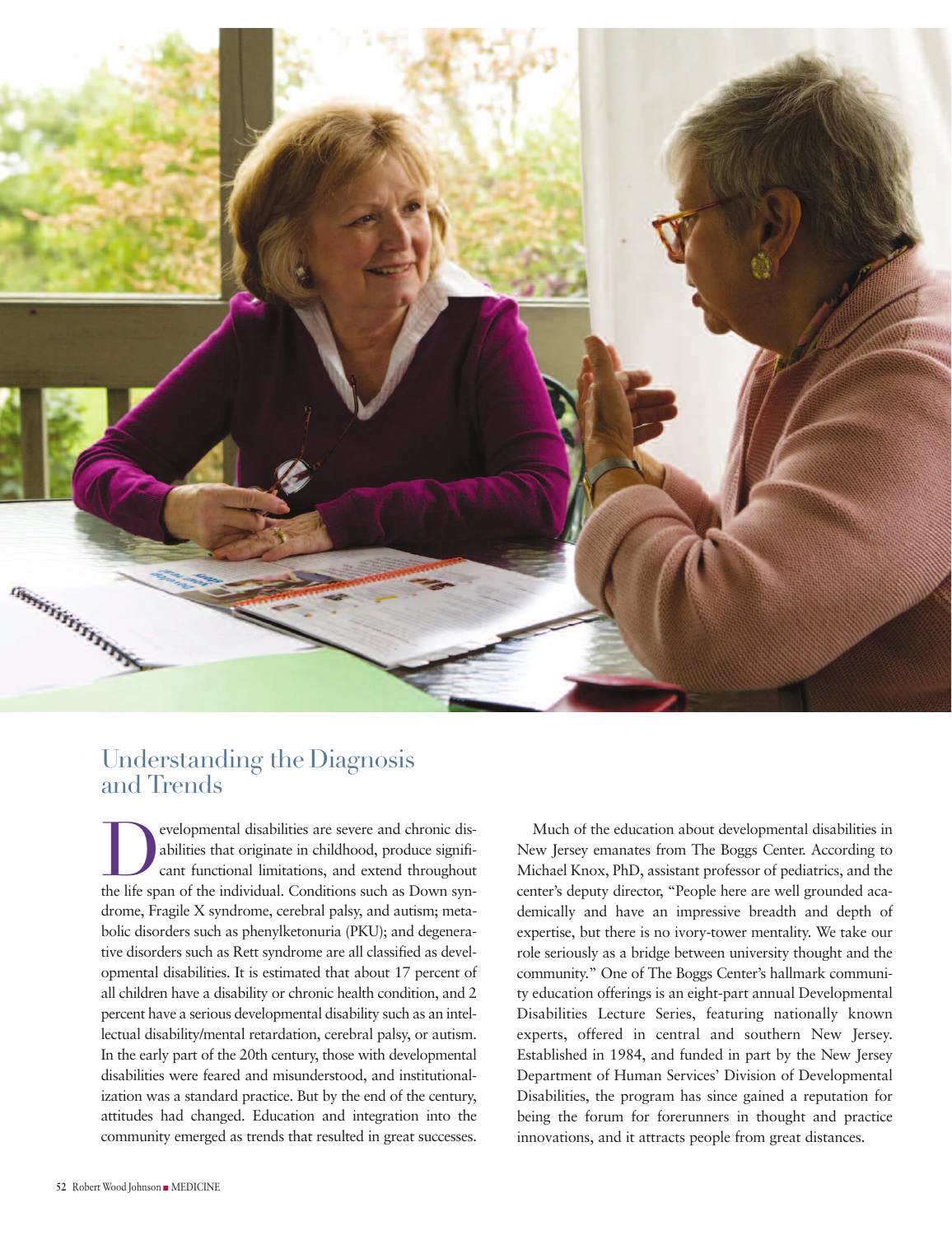#### Pioneers in Adding Value to Lives

The Byra, whose son Matthew was born with multiple disabilities, began her relationship with The Boggs Center through the lecture series. "When I tiple disabilities, began her relationship with The Boggs Center through the lecture series. "When I attended, I got a sense of vision for the future for Matthew that had until then looked bleak," Mrs. Byra says. "They expose those who attend to new ideas and offer information and the tools to bring them to life." Matthew had been in segregated schools until he was 11 years old. Mrs. Byra learned through the lecture series that there was a way for him to matriculate with his peers in a traditional school. With her advocacy and hard work, Matthew was the first child in New Jersey with severe disabilities to be totally included in a regular school environment. "Matt went to Hunterdon Central in all non-handicapped classes," Mrs. Byra says.

Because of what Mrs. Byra has been able to do for Matthew, he and other people like him have a very different life. "As Matthew aged, the question arose about what his future would be like. Day care was not an option. We wanted him to have as normal a life as possible," Mrs. Byra says. Today Matthew, who is 33 years old, is out in the community. He volunteers at Hunterdon Medical Center two days a week and works in the Raritan Cafeteria three days a week.

Mrs. Byra also believes that the lecture series and The Boggs Center's educational efforts have had a huge impact on family members who have a loved one with developmental disabilities. "You learn how to deal with behavioral issues, how to understand what resources are available to you," says Mrs. Byra. "Education is empowerment."

Along with the lecture series, The Boggs Center is instrumental in bringing state-of-the-art practices to New Jersey. "The Boggs Center serves a unique role as a touchstone to give us balanced, person-centered guidance," says Jennifer Velez, commissioner of the New Jersey Department of Human Services. "I feel it provides a safe space where we can bounce ideas off of each other. I know when I ask a question I'll get feedback about a policy being considered that really takes the individual into consideration."

# Teaching, Training, Serving, Healing

aking faculty and staff available to serve as subjectmatter experts, and on task forces and subcommittees, furthers the center's mission to keep the dialogue going and the programs and thoughts about individuals with developmental disabilities evolving. By stimulating interest in what's being done for those with devel-

Ellie Byra, whose son Matthew was born with multiple disabilities, believes that the lecture series and The Boggs Center's educational efforts have had a huge impact on family members who have a loved one with developmental disabilities.



"You learn how to deal with behavioral issues, how to understand what resources are available to you," says Mrs. Byra. "Education is empowerment."

opmental disabilities, and by responding to a felt need, The Boggs Center raises awareness and interest, which in turn spawns a more intensive forum to take actions and solve problems. Last year alone, The Boggs Center conducted 838 activities, consultations, and advisory meetings with state and community agencies, school districts, and families. The faculty and staff serve on more than 20 national committees and more than 36 state and local committees to share best practices and work collaboratively to build capacity and create change.

One of the cornerstones of The Boggs Center's educational efforts is the training it provides to students and residents in the Department of Pediatrics. All of the students in the required third-year pediatrics clerkship — most of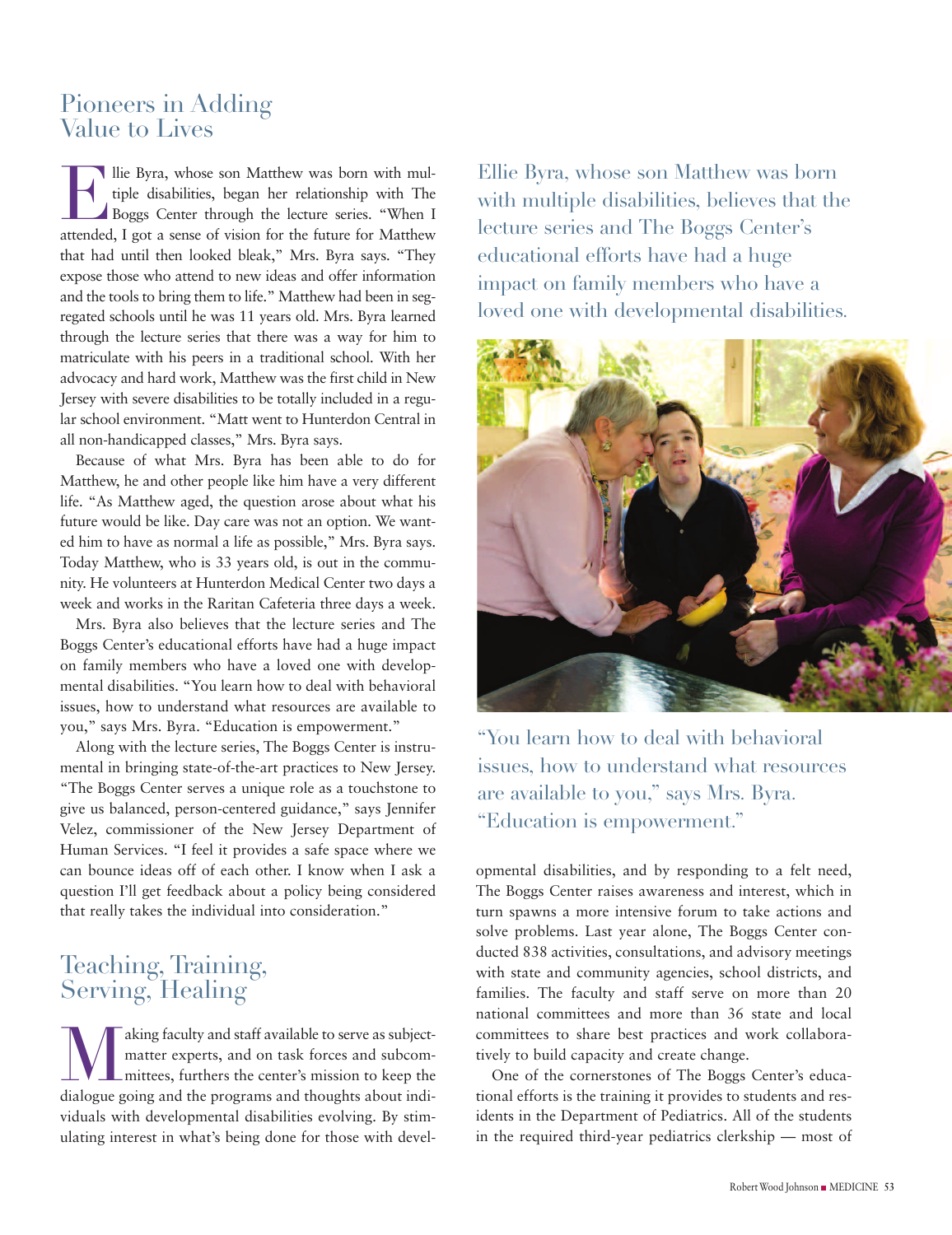

whom have had minimal prior experience with people with disabilities — spend 12 hours at The Boggs Center's Seminar on Family Centered Care and Developmental Disabilities. First, there's didactic study, during which the students' own values, perceptions, and attitudes are clarified. Then a family member of a child with a developmental disability speaks about the family-centered-care approach. The most dramatic element — and for some students a career-altering event — is the component of the program during which students spend time in the homes of families who have a child with a developmental disability. The encounter gives the student an opportunity to see the child in the context of his or her family, talk with the family, and learn what physicians can do better to meet the challenges of those living with developmental disabilities.

Ginny and Stephen Bryant and their four-year-old daughter, Rachel, who has Down syndrome, are a host family for The Boggs Center medical students' training initiative. Rachel typically meets and greets the students at the front door of the Bryants' home and spends an hour having a tea party with them. The students then join the family for dinner and, once Rachel goes to bed, have a conversation with Mr. and Mrs. Bryant . "It's amazing to see the transformation of the students during the short time they're with us," says Mrs. Bryant. "Their expectations are blown away when Rachel makes eye contact and talks with them." The Bryants agreed to participate in the program because they feel it is critical for medical providers to understand not just what Down syndrome children can't do, but what they can. "It's rewarding to leverage our influence on these students that could potentially have a ripple effect in the medical community," adds Mrs. Bryant.

Erica and Steven Gendel and their son Joshua have also participated in the training initiative for two years. Joshua weighed just 650 grams at birth. His medical issues are significant, including severe cerebral palsy, seizures, vision impairment (he is legally blind), and Crohn's disease. He has had more than 30 neurosurgeries, four gastrointestinal surgeries, and countless diagnostic tests in his young life.